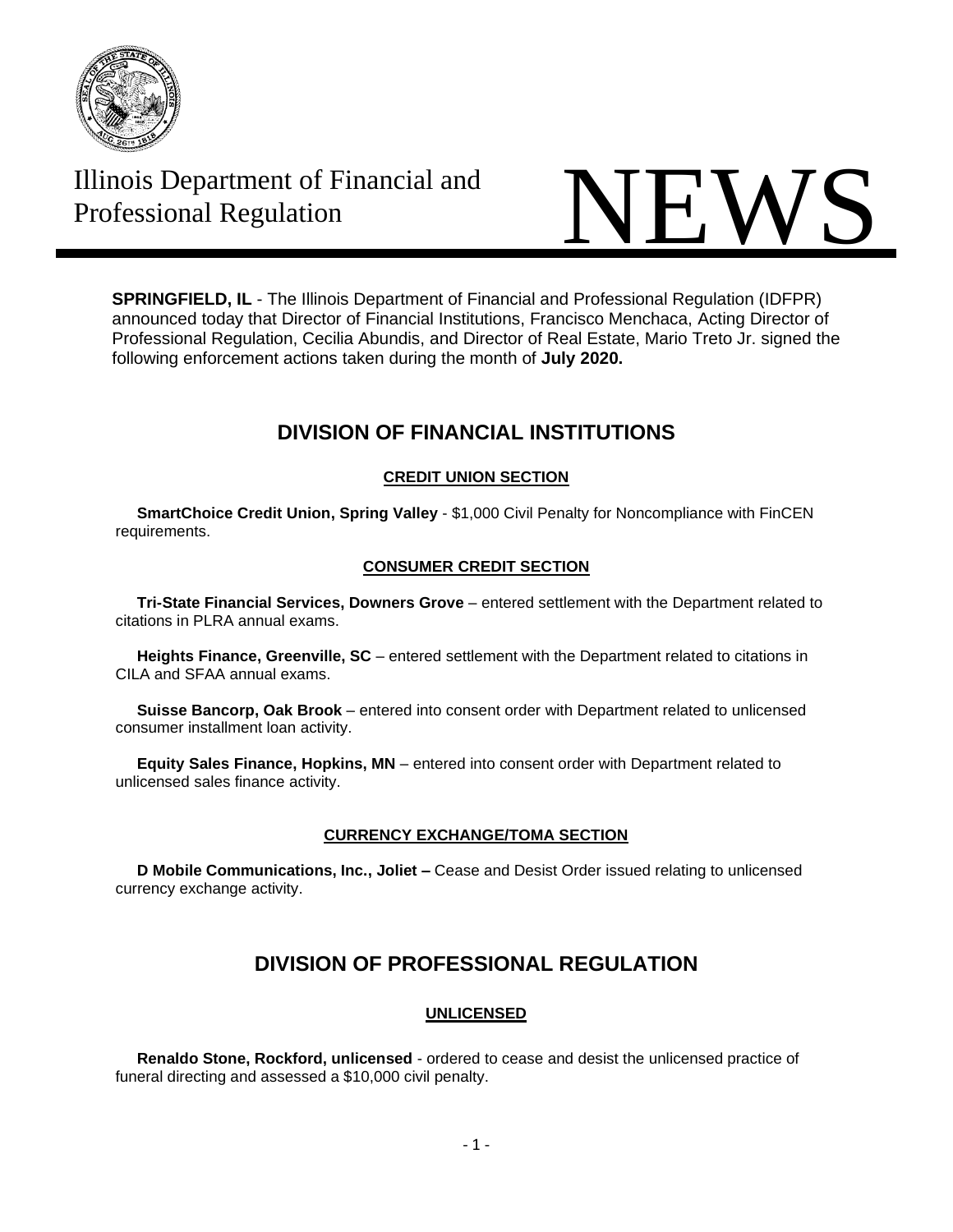#### **ATHLETICS**

 **Arkadiusz Wrzosek, Warsaw, Poland, 002170047-0024** - FCMA contestant license suspended for one year, effective retroactively to November 22, 2019, for producing a positive post-bout urine drug screen for banned anabolic substances, in violation of the Boxing and Full-Contact Martial Arts Act.

#### **BARBER, COSMETOLOGY, ESTHETICS, HAIR BRAIDING & NAIL TECHNOLOGY**

 **Mahmoud Abbas, Chicago Ridge, 006066244** - barber license issued with reprimand and fined \$500 based on material misstatement to the Department.

 **G.T. Coleman, Ford Heights, 006065998** - barber license placed in refuse to renew status based on practice by fraudulent means, violation of Act and unprofessional conduct.

#### **CEMETERY OVERSIGHT**

 **Roy Mackinson, Pontiac, 253000167** - cemetery manager license reprimanded with conditions based on failure to review cemetery authority license.

#### **PRIVATE DETECTIVE, PRIVATE ALARM, PRIVATE SECURITY, PRIVATE LOCKSMITH**

 **Milton Ashford, Rockford, 129426586** - permanent employee registration card suspended for being more than 30 days delinquent in the payment of child support.

 **Dan Blackburn, Des Plaines, 129184409** - permanent employee registration card placed in refuse to renew status for failure to appear for a disciplinary conference.

 **Jose Borunda, Waukegan, 129197838** - permanent employee registration card placed in refuse to renew status for failure to appear for a disciplinary conference.

 **Salandus Brown, Elgin, 129451831** - permanent employee registration card issued and placed on non-reporting probation for three years due to a violation of Act.

 **Marion Comier, Chicago, 129382556** - permanent employee registration card placed in refuse to renew status for failure to appear for a disciplinary conference.

 **Othello Farrow, Chicago, 129376853** - permanent employee registration card suspended for being more than 30 days delinquent in the payment of child support.

 **Rayvonsha Harris, Chicago, 129427823** - permanent employee registration card placed on nonreporting probation for two years for violation of the Act.

 **Jason Hensler, Caseyville, 129260293** - permanent employee registration card placed in refuse to renew status for failure to appear for a disciplinary conference.

 **Jessica Horn, Karnak, 129451682** - permanent employee registration card issued and placed on probation until October 2021 for violation of the Act.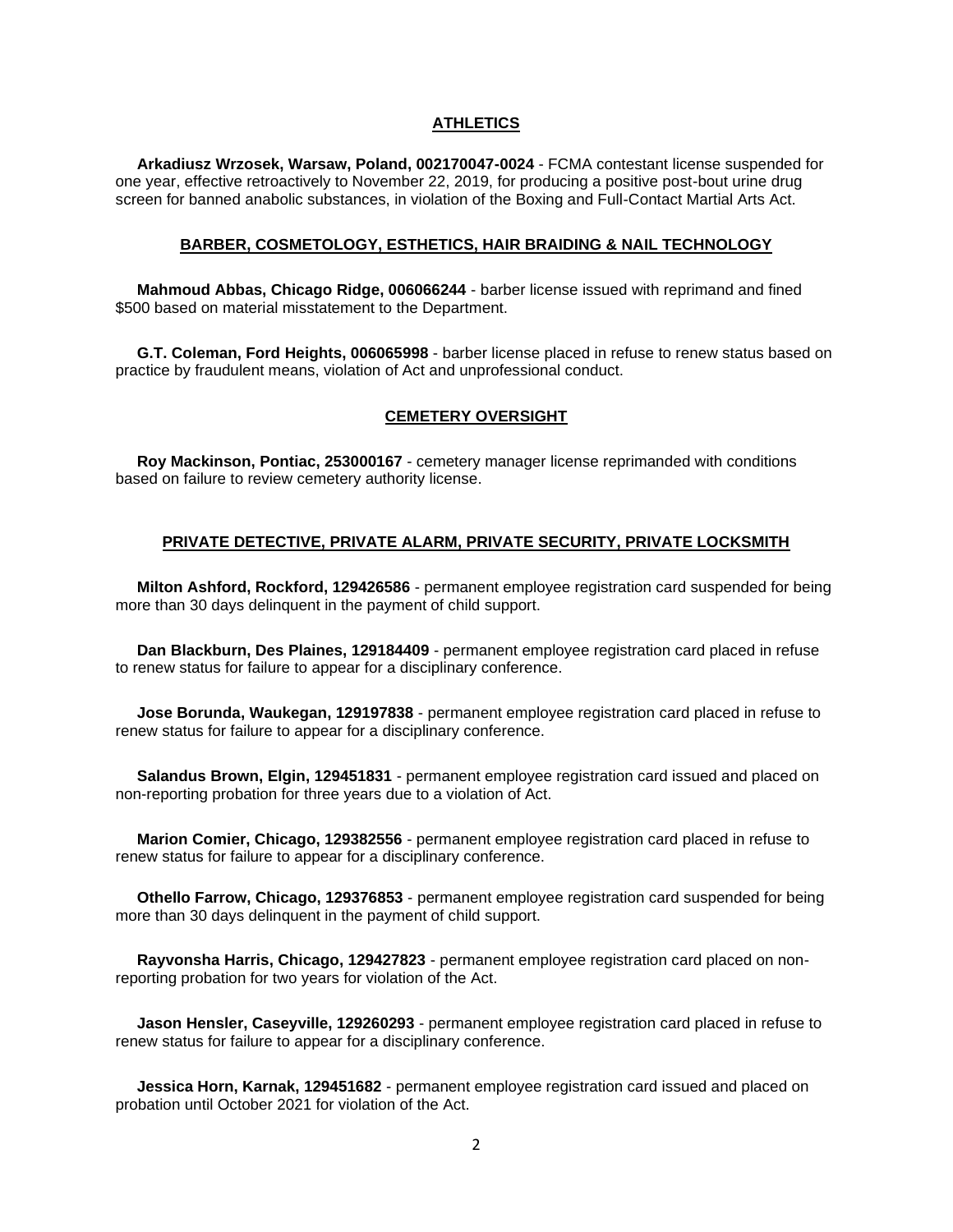**Amy Kutz, Joliet, 129252368** - permanent employee registration card placed in refuse to renew status for failure to appear for a disciplinary conference.

 **Kevin Mosby, Chicago, 129350561** - permanent employee registration card suspended for being more than 30 days delinquent in the payment of child support.

 **Stephen Sapp, Chicago, 129395218** - permanent employee registration card placed in refuse to renew status for failure to appear for a disciplinary conference.

 **Allen Smith, Chicago, 129087188** - permanent employee registration card placed in refuse to renew status for failure to appear for a disciplinary conference.

 **Michael Sutton, Havana, 129240065** - permanent employee registration card placed in refuse to renew status for failure to appear for a disciplinary conference.

 **Michael Wright, Chicago, 129246757** - permanent employee registration card suspended for being more than 30 days delinquent in the payment of child support.

#### **FUNERAL DIRECTOR AND EMBALMER LICENSE**

 **Joy Csapo-Meiszner, Chicago, 034014784** - funeral director and embalmer license reprimanded and fined \$2,500 based on failure to properly address issues that arose with a decedent's remains during visitation services.

 **Matthew Fitzhum, Clinton, IN, 034016238** - funeral director and embalmer license placed in refuse to renew status based on unprofessional conduct and sister state discipline.

 **Nathan Lee, Sparta, 034015344** - funeral director and embalmer license revoked and fined \$5,000 based on discipline by another agency, felony conviction related to funeral practice, unprofessional conduct, violation of regulations and incompetence in funeral practice.

#### **ROOFING CONTRACTOR**

 **Bosworth Roofing, Champaign, 104013292** - roofing contractor license placed in refuse to renew status based on professional incompetence in roofing practice, aiding and assisting unlicensed practice of roofing contracting, failure to respond to a Department written information request and unprofessional conduct.

 **Kevin Newton, Terre Haute, IN, 105008498** - roofing qualifying party designation indefinitely suspended but stayed, reprimanded and fined \$10,000 for practice prior to issuance of roofing contractor license.

#### **MASSAGE THERAPY**

 **David Heliotes, Bolingbrook, 227017107** - massage therapy license indefinitely suspended for failure to file and/or pay Illinois state income taxes.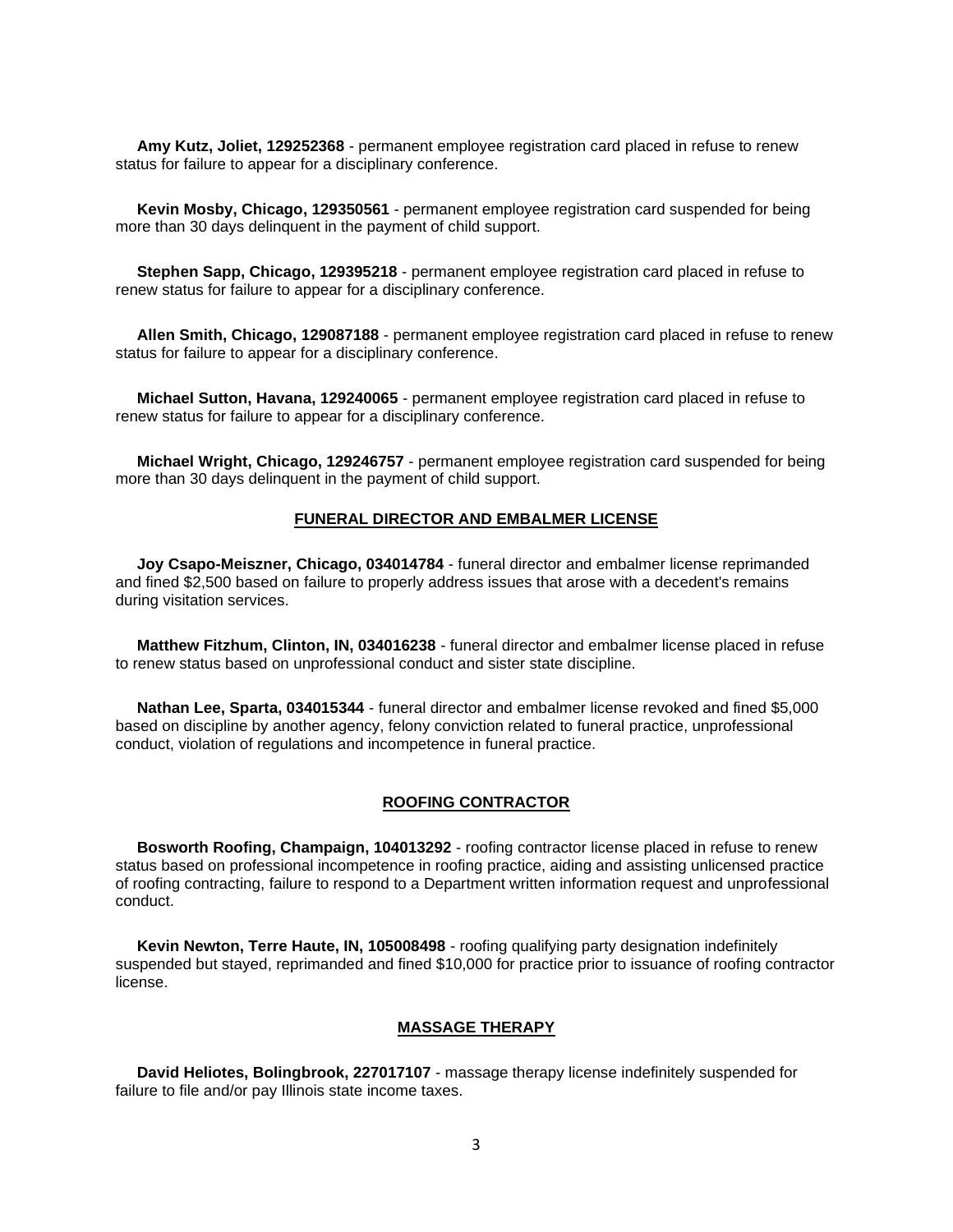**Antwoine Smith, Hoffman Estates, 227018911** - massage therapy license revoked and fined \$10,000 due to sexual misconduct.

#### **MEDICAL**

 **Daniel Borison, Beachwood, OH, 036134659** - physician and surgeon license reprimanded for sister-state discipline in Ohio.

 **Rene Ducret, St. Paul, MN, 036121966** - physician and surgeon license placed in refuse to renew status after he was disciplined by the Wisconsin Medical Board.

 **Robert Gross, Rockport, TX, 036app3966579** - physician and surgeon application for license withdrawn after Notice of Intent to Deny his Application was pending.

 **Naiyer Imam, Woodbridge, NJ, 036110490** - physician and surgeon license reprimanded for sisterstate discipline in North Carolina.

 **Susan Lee, Naperville, 036128425** - physician and surgeon license reprimanded for sister-state discipline in California.

 **Scott Roethle, Overland Park, KS, 036146929** - physician and surgeon license reprimanded for sister-state discipline in Iowa.

 **Lee Weiss, Downers Grove, 036044369** - physician and surgeon license placed on indefinite probation with practice monitor for a minimum of two years and must submit proof of 30 CME's and controlled substance license precluded for prescribing Schedule II and III Opiates and/or Narcotics for the duration of the indefinite probation of his physician and surgeon license after allegedly inappropriately prescribed opiates to patients of his practice.

#### **NURSING**

 **Andrew Barca, Wauwatosa, WI, 041436990** - registered professional nurse license indefinitely suspended due to respondent's sister state discipline and failure to report.

 **Melanie Burns, Centralia, 043088253** - practical nurse license indefinitely suspended due to respondent's sister state discipline and failure to report.

 **Jennifer Campbell, Jerseyville, 043113015** - practical nurse license indefinitely suspended due to unprofessional conduct and failure to report.

 **Karry Clapper, Lima, OH, 041410003** - registered professional nurse license placed in refuse to renew status due to sister-state discipline.

 **Rachael Cornwell, Dixon, 041421729** - registered professional nurse license revoked due to respondent's felony conviction.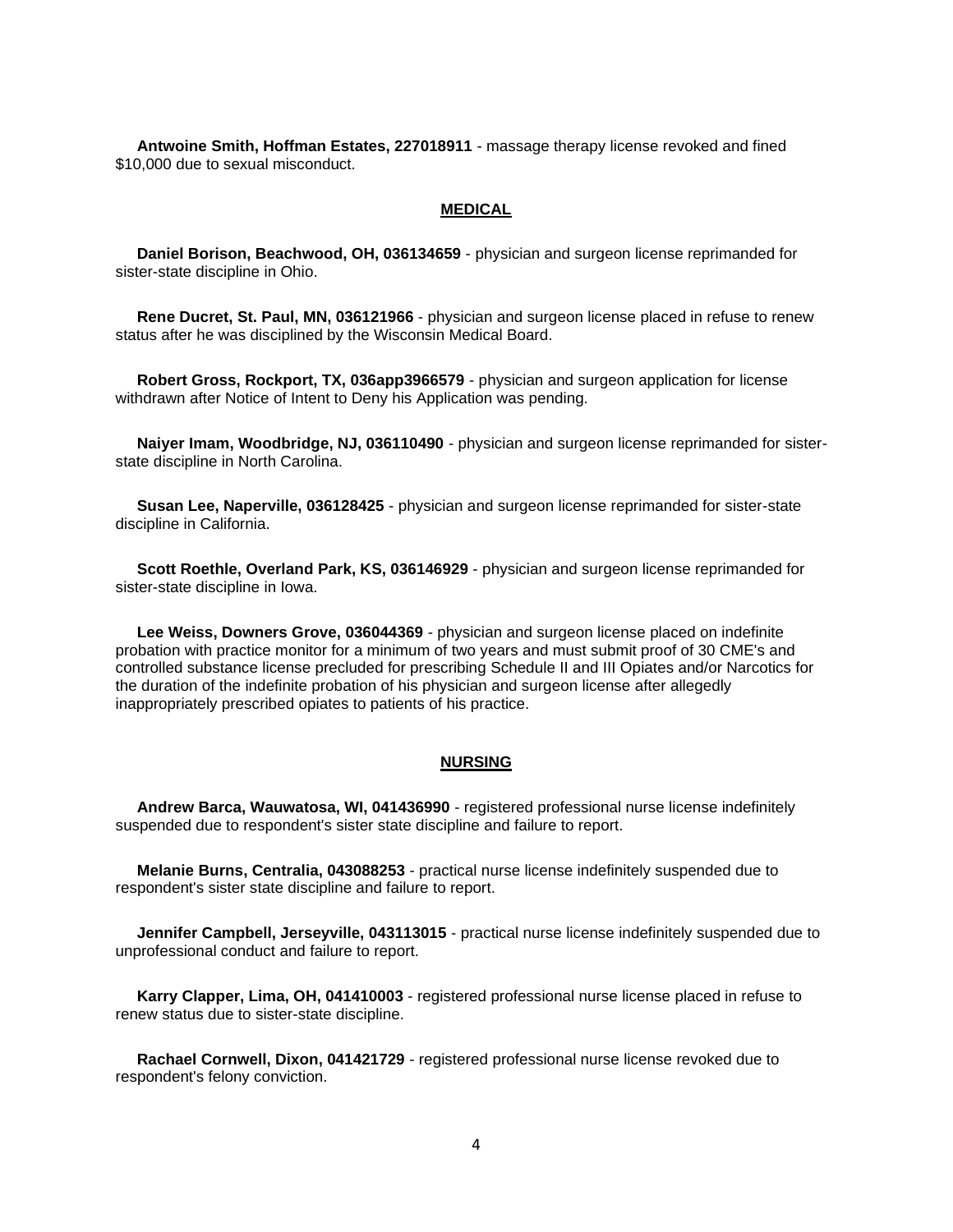**Randi Cox, Mount Vernon, 043105083** - practical nurse license placed on indefinite probation for a minimum of two years after self-reporting that she took waste of a liquid narcotic medication and later pled to possession of a controlled substance.

 **Hilary Davidson, Knoxville, 043113550** - practical nurse license restored to indefinite probation for a minimum of two years.

 **Thomas Davis, Joliet, 043085748** - practical nurse license automatically, indefinitely suspended for a minimum of 12 months due to respondent's violation of probation.

 **Carrie Einhorn, Altamont, 043090528** - licensed practical nurse license placed in refuse to renew status due to Respondent's felony conviction and failure to report the conviction.

 **Nancee Glick, Chillicothe, MD, 043091307** - practical nurse license placed in refuse to renew status due to respondent's sister state discipline and failure to report said discipline to the Department.

 **David Kershner-Mattingly, Belleville, 043089430** - practical nurse license temporarily suspended for failure to comply with a Chaperone Order put in place as a result of respondent being charged with offenses requiring registry as a sex offender if convicted.

 **Amy Kutz, Joliet, 043110329** - practical nurse license placed in refuse to renew status due to Respondent's felony convictions.

 **Evan Ledet, Woodstock, 043116282** - practical nurse license indefinitely suspended for being more than 30 days delinquent in the payment of child support.

 **Sarah Lewis, Davenport, IA, 041284014** - registered professional nurse licensed placed in refuse to renew status due to Respondent's sister-state discipline.

 **Sharon Matz, Chicago, 04194963** - registered professional nurse license indefinitely suspended for a minimum of two years due to unprofessional conduct and habitual or excessive use or addiction to alcohol.

 **Robert Mols, Chicago, 041306089** - registered professional nurse license placed on indefinite probation for a minimum of four years based on respondent's unprofessional conduct, unlawful taking of a controlled substance, and self-administration of a controlled substance.

 **Brittany Sanders, Davenport, IA, 041472614** - registered nurse license reprimanded due to discipline by another U.S. jurisdiction for practicing as a professional nurse without a valid license.

 **David Stanley, Chicago, 041419506** - registered professional nurse license placed in refuse to renew status due to sister-state discipline.

 **Julia Versetto, Mount Olive, 043084570** - practical nurse license placed in refuse to renew status due to respondent's sister-state discipline and failure to report said discipline to the Department.

#### **PHARMACY**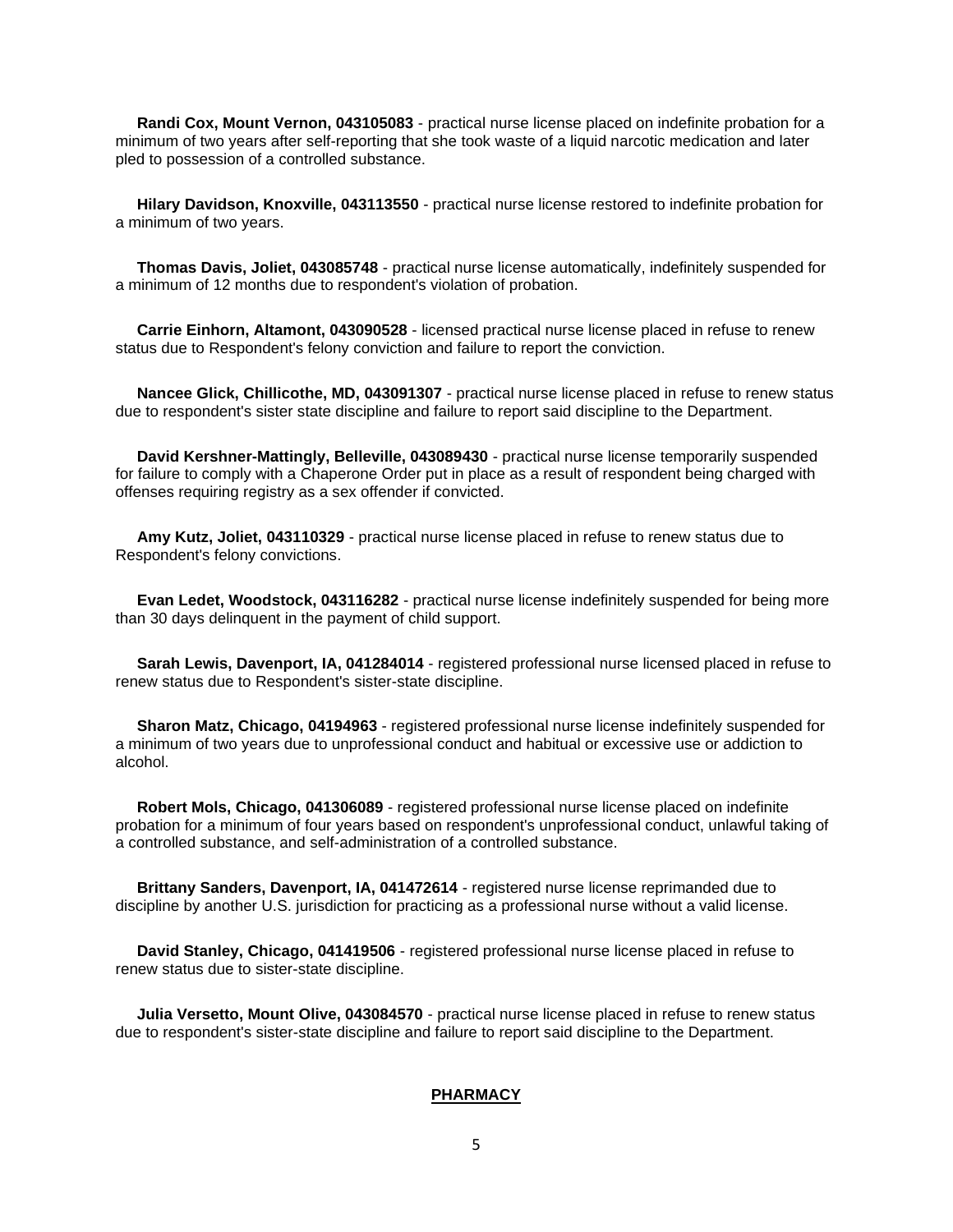**Innoveix Pharmaceuticals Inc, Addison, TX, 054019386** - pharmacy license fined \$1,000 based on a sister state discipline.

 **Palm Beach Pharmaceuticals Inc, West Palm Beach, 054016612** - pharmacy license reprimanded and fined \$1,500 based on sister-state disciplines in Florida, Iowa, and Hawaii, and failure to report the Florida and Iowa disciplines to the Department.

 **Kyanya Perez, Chicago Heights, 049191928** - pharmacy technician license restored to three-year probation effective upon payment of fees and filing of forms.

 **Simply Pure RX Inc., Evanston, 054019323** - pharmacy license placed on indefinite probation for a minimum of two years due to respondent dispensing legend drugs without a prescription and other violations found during an inspection.

#### **PHYSICAL THERAPY**

 **Jordan Schroeder, Olympia Fields, 160007531** - physical therapy assistant license permanently revoked due to forcible felony conviction.

#### **VETERINARY**

 **Heidi Cunz, Colorado Springs, CO, 090013150** – veterinary license issued with reprimand due to applicant's sister-state discipline.

## **DIVISION OF REAL ESTATE**

#### **APPRAISAL**

 **Lora Metcalf Crocker, Taylorville, 556002098** - certified residential real estate appraiser license revoked and fined \$7,000 for engaging in an inappropriate business relationship with a Mortgage Loan Originator, where as part of this relationship, Respondent appraised properties at a predetermined value requested by the Mortgage Loan Originator for additional compensation.

#### **REAL ESTATE**

 **Debbie Baren, Chicago, 475124246** - real estate broker license suspended for one year and fined \$2,000 due to having actual knowledge of a latent material defect or adverse physical condition of the property and failed to disclose that issue to the buyers.

 **Anthony Florentino, Chicago, 471015396** - real estate managing broker license suspended for being more than 30 days delinquent in the payment of child support.